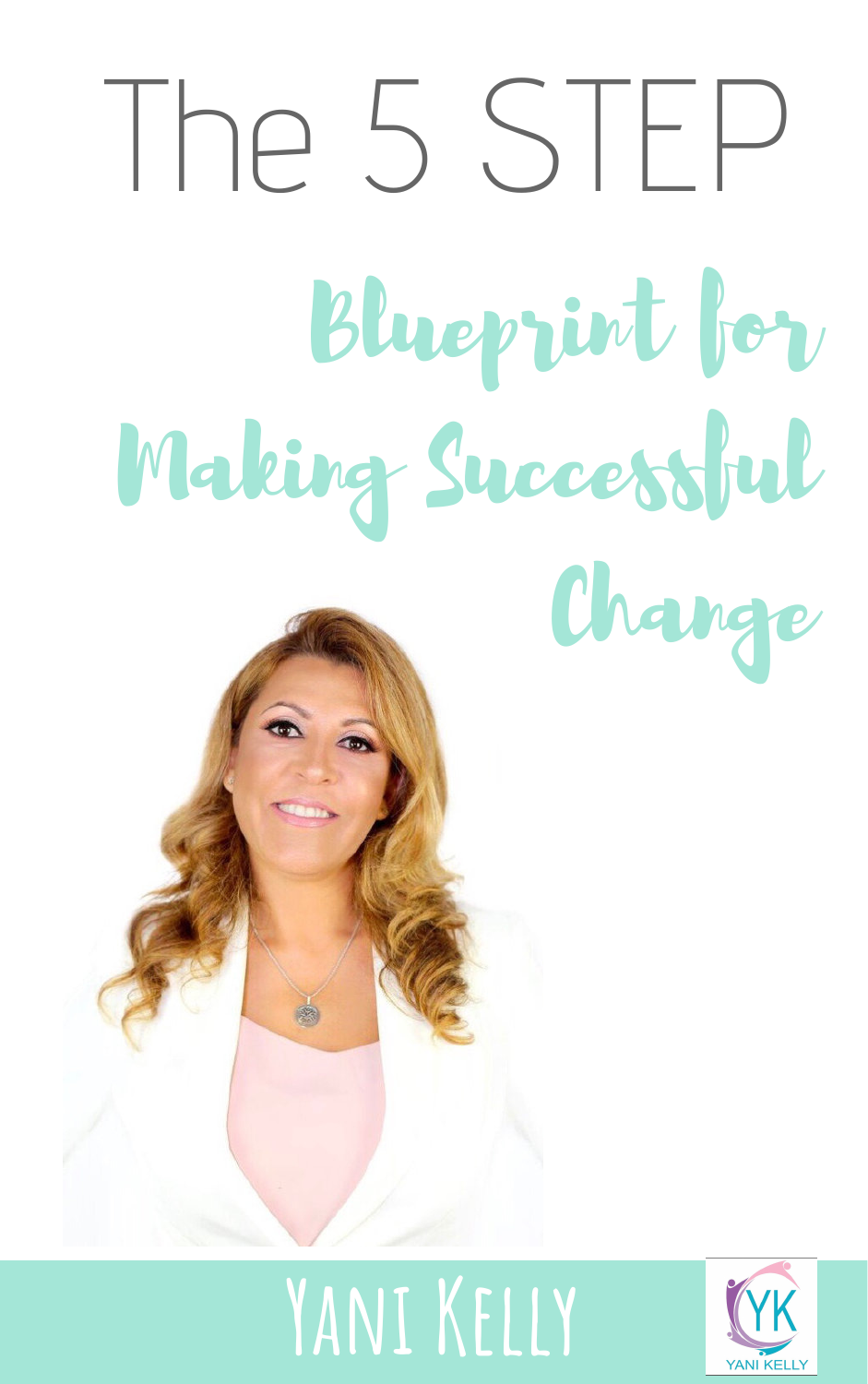It' s time to takeout the guesswork and learn the exact Formula to get the results you are looking for. Become aware of a habit you want to or need to change. #1

It all starts with awareness. To get in

touch with the root of the cause ask yourself/journal the following questions: .

- What is the real issue?
- Why is this going on in your life?
- What does mean about you and what you believe?

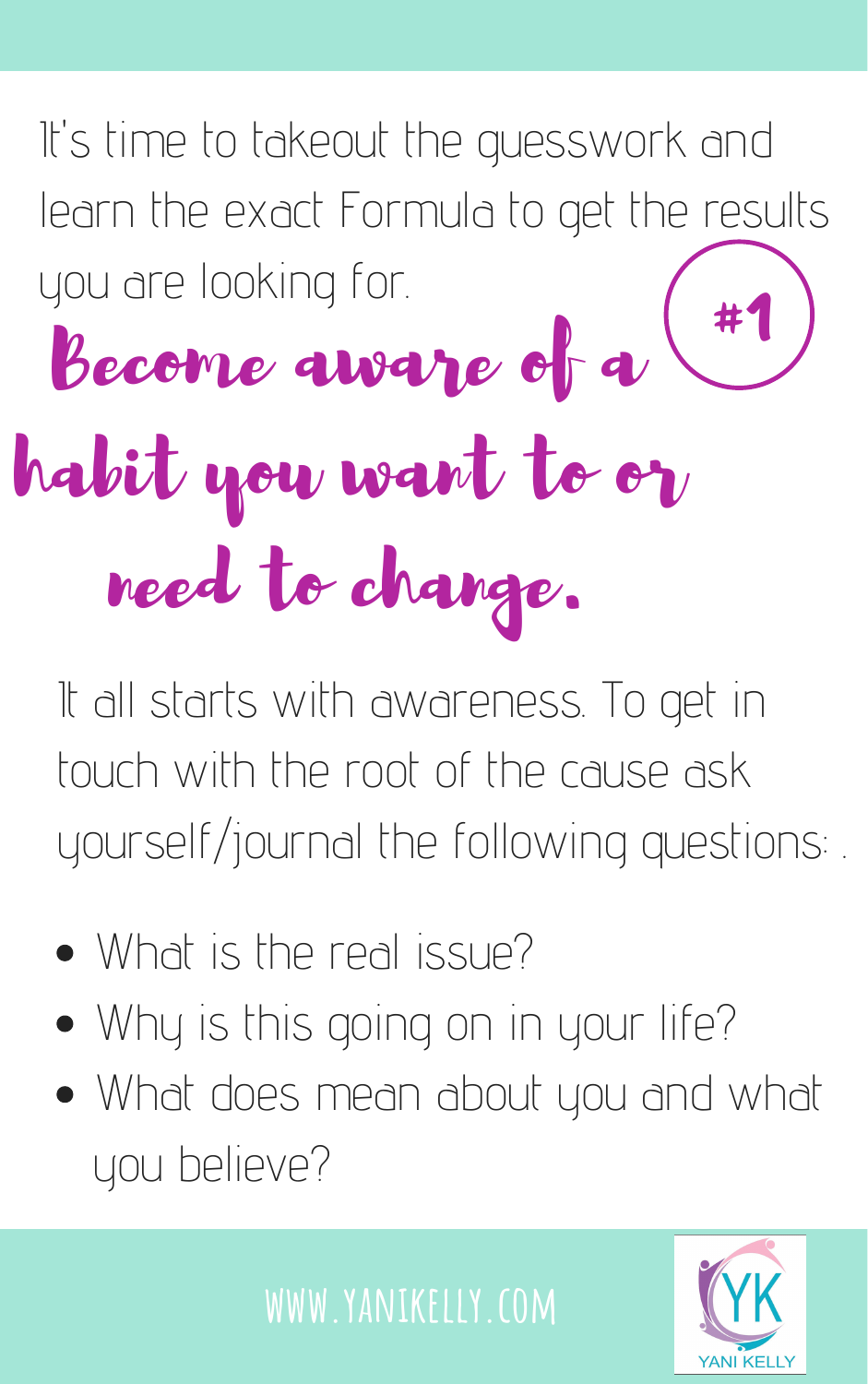

Once you identify the root cause, decide how you would like things to be.

Set an intention for what you like to

change,

# Be very specific. Journal out details if that helps.

.



# issue.



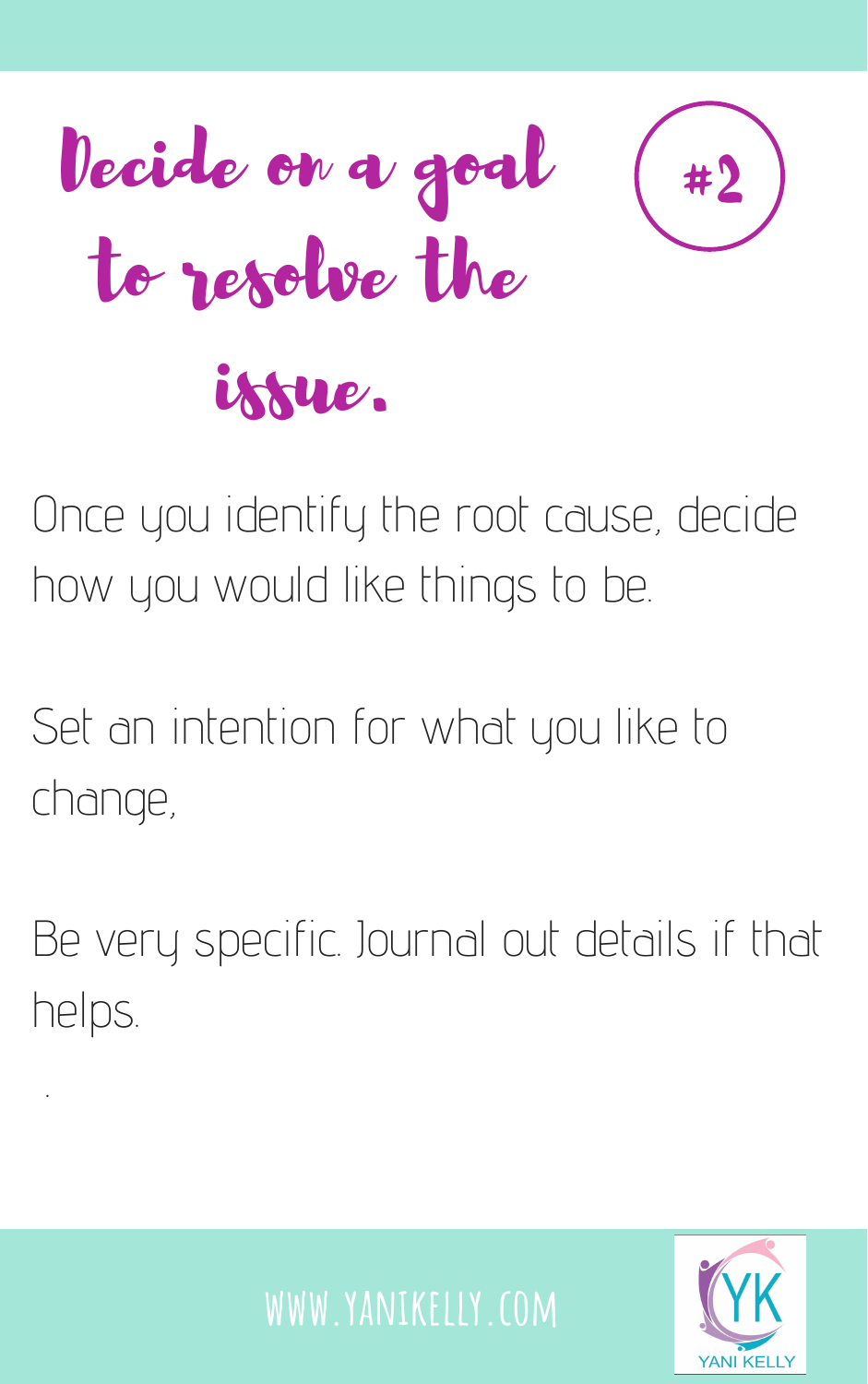Make an action plan for the change process.

Map out your change journey before you start.

#### Account for things like:



- What do you need to learn?
- Whom do you need to consult to help you with your goal?
- How will you handle potential obstacles?

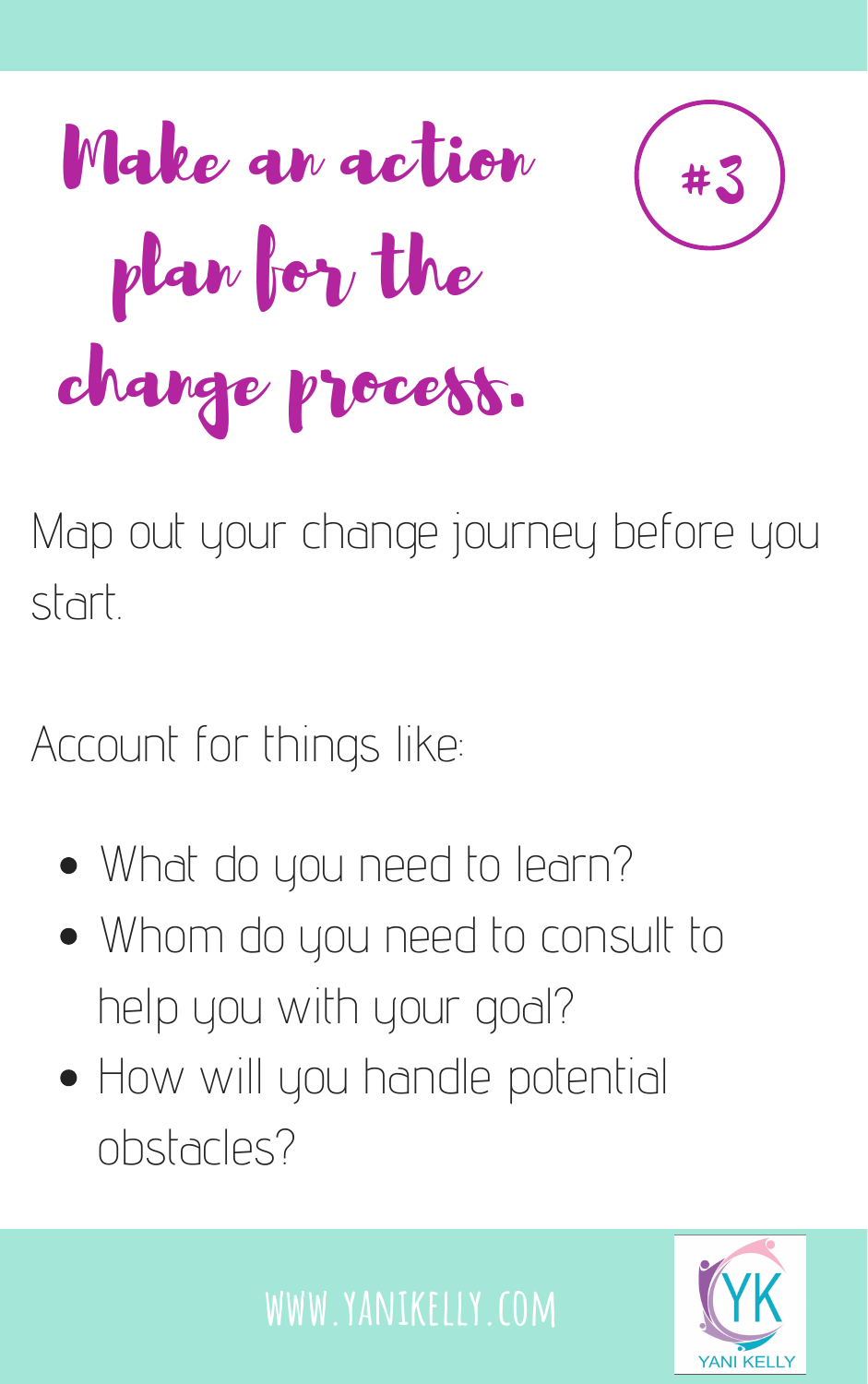Carry out your plan.

Get to making your intended change. Take action every day towards the attainment of this goal.

Keep working hard at it and make changes to your plan as needed.

## Be flexible in your approach but consistent with your goal.